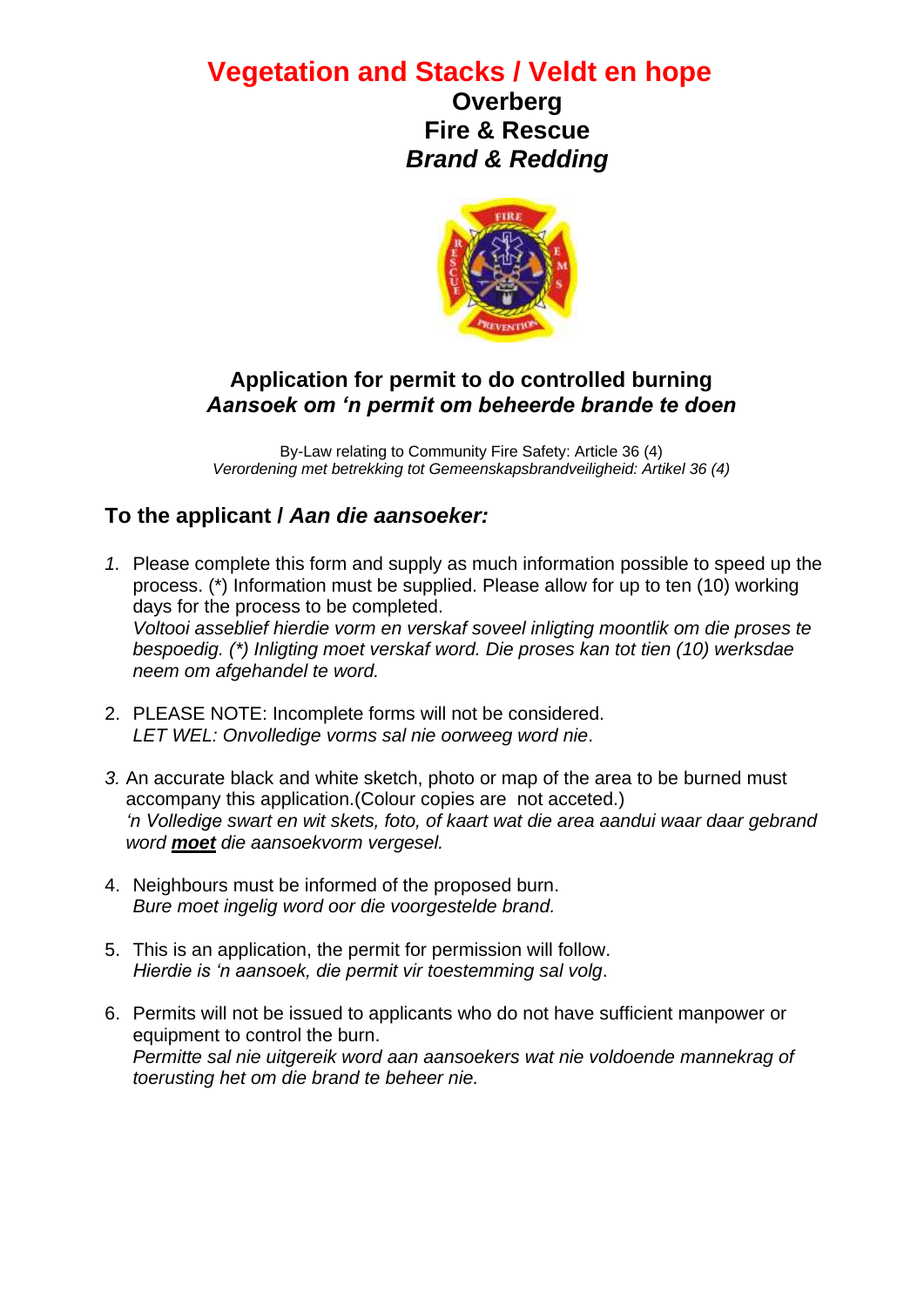- *7.* The Health Department must give permission where any burn work is done within TWK Municipal area, within or close to a residential area. *Die Departement van Gesondheid moet toestemming gee waar enige brand werk binne of naby 'n woongebied gedoen word (van toepassing in TWK munisipale area).*
- *8.* Return the form per email to: *Stuur die vorm per e-pos aan:*

**[info@overbergfpa.co.za](mailto:info@overbergfpa.co.za)** Contact number:028 425 1690 and ask for goFPA *Kontaknommer: 028 425 1690 en vra vir goFPA*

### **1. Details of applicant /** *Besonderhede van aansoeker*

|           | Name of applicant / Naam van aansoeker:            |
|-----------|----------------------------------------------------|
|           | ID Number of owner / ID nommer van eienaar.        |
|           |                                                    |
|           | Registered farm name / Geregistreerde plaasnaam:   |
|           |                                                    |
|           | Physical Address / Fisiese adres:                  |
|           |                                                    |
|           |                                                    |
|           |                                                    |
|           | Telephone number / Telefoonnommer:                 |
|           |                                                    |
|           |                                                    |
| $\bullet$ | Email address for permit / E-pos adres vir permit: |
|           |                                                    |
|           |                                                    |
|           | Postal address / Posadres:                         |
|           |                                                    |
|           |                                                    |
|           |                                                    |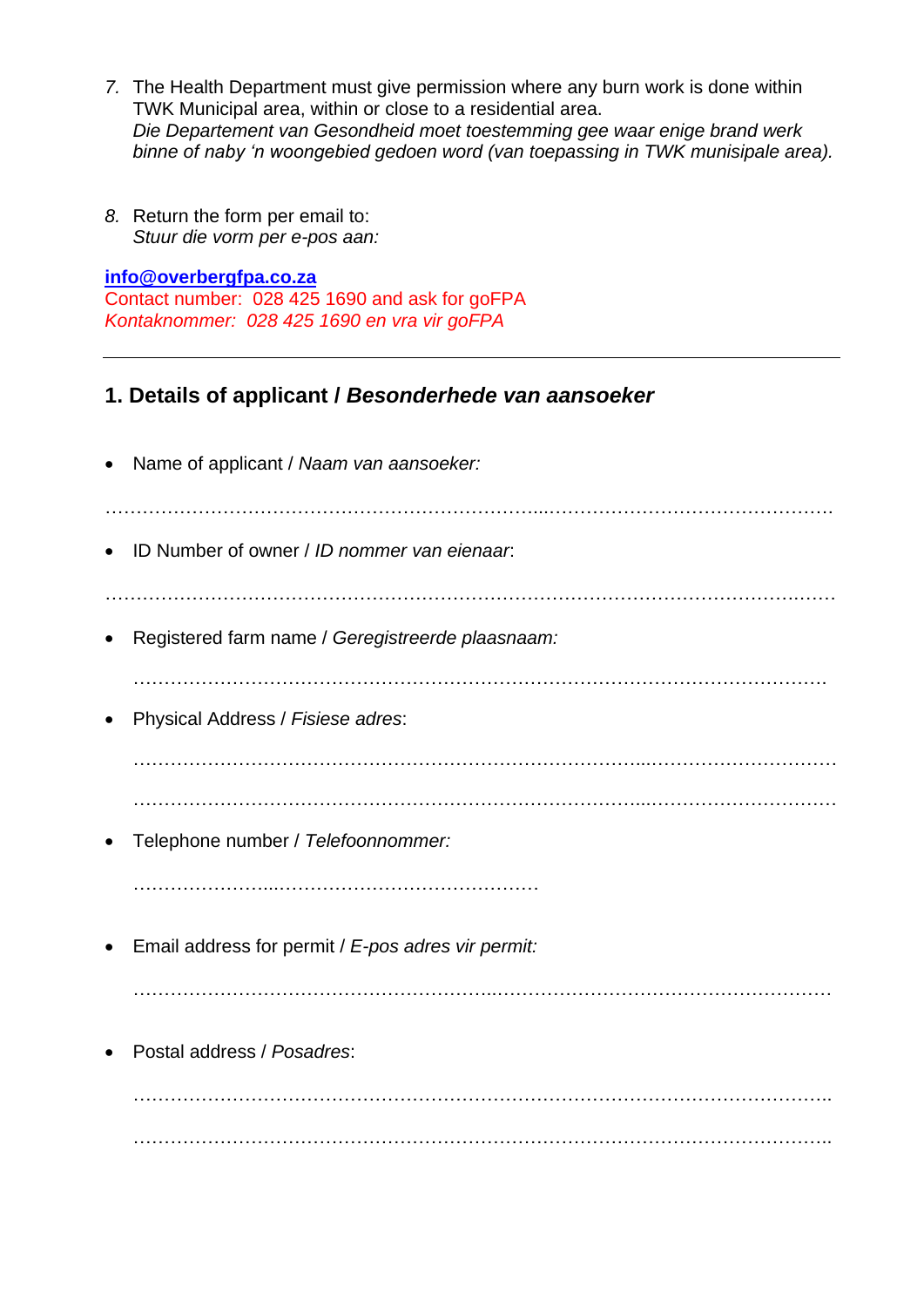# **2. Location / Gebied**

Name of farm and area where burn must take place / *Plaasnaam en gebied waar die brand moet plaasvind.*

……………………………………………………………………………………………………

# **3. Type of vegetation /** *Tipe plantegroei*

• Indicate type e.g. Mountain fynbos, coastal fynbos etc / *Dui tipe bergfynbos, kusfynbos ens.*

…………………………………………………………………………………………………… ……………………………………………………………………………………………………

• Age of the veldt/vegetation / *Ouderdom van die veld/plantegroei:*

……………………………………………………………………………...…………………..

• Alien species / *Indringerspesies:*

| Type<br><i>Tip</i> e | Percentage of the block<br>Persentasie van die blok | <b>Height</b><br>Hoogte |
|----------------------|-----------------------------------------------------|-------------------------|
|                      | .                                                   |                         |
|                      |                                                     |                         |
|                      |                                                     |                         |

### **4. Description of area /** *Beskrywing van die gebied*

| • Is the total area accessible for vehicles?:<br>Is die totale blok toeganklik vir voertuie?: | Yes / No<br>Ja/Nee |
|-----------------------------------------------------------------------------------------------|--------------------|
| • Are the water dams accessible for vehicles?:<br>Is die waterdamme toeganklik vir voertuie?: | Yes/No<br>Ja/Nee   |

- Supply map or sketch plan of the block to be burned as well as immediate surrounding area. The following must be indicated: *Voorsien kaart of sketsplan van blok wat gebrand gaan word, met die volgende aangedui:* 
	- *1.* North / *Noord*
	- 2. Flanks / *Flanke genommer*
	- 3. Access routes / *Toegang-roetes*
	- 4. Dams for replenishment / *Waterdamme of waterpunte*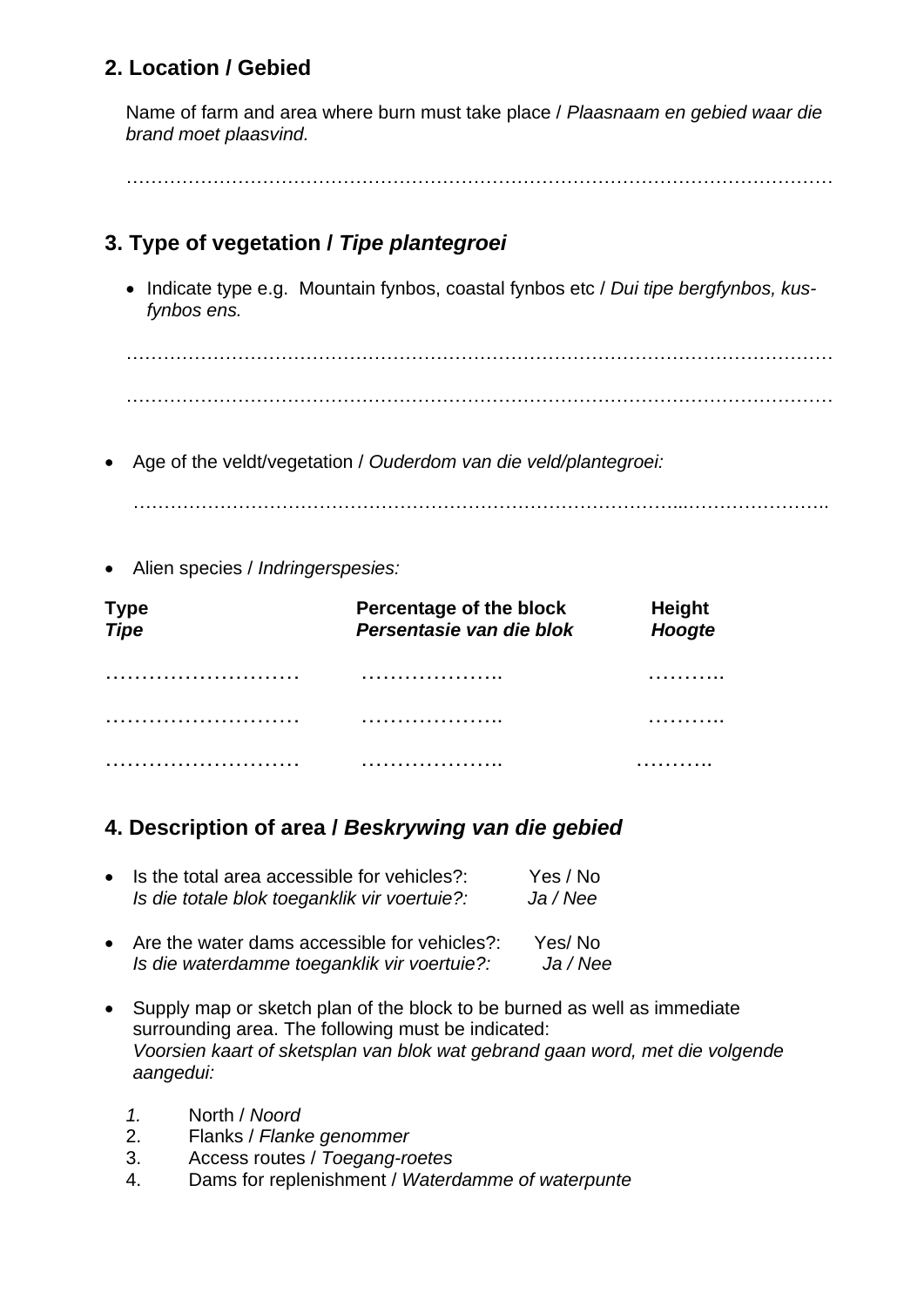- *5.* Danger areas / *Gevaarflanke*
- *6.* Veldt age next to block */ Veldouderdomme langs die blok*
- *7.* Total area in square km / *Totale grootte in vierkante meter*
- FIREBREAKS (e.g. Ploughed, scraped, tracer line etc) / *Brandbane (bv. Skoffel, bossiekap, geploeg, geskraap, gebrand of ander)*

| <b>Flank</b><br><b>Flank</b> | Type of break<br>Tipe baan | Width in meter<br>Wydte |
|------------------------------|----------------------------|-------------------------|
| A                            |                            |                         |
| B                            |                            |                         |
| C                            |                            |                         |
|                              |                            |                         |

Indicate danger flanks and reasons for it (e.g. old veldt, alien infestation, mountain etc.) *Gevaar flanke en redes (Dui aan tipe gevaar bv. ou veld, infrastruktuur, berg ens.)\**

…………………………………………………………………………………………………...… …………………………………………………………………………………………………….. ……………………………………………………………………………………………………..

• Preferred wind for burning / *Voorkeur wind waarin u dit wil brand*:

…………………………………………………………………………………………………

- **5. Equipment and manpower that will be present /** *Toerusting en mannekrag*
	- **During the controlled burn /** *wat tydens die brandwerk aanwesig sal wees:*
	- o Personnel / *Personeel getalle:* ………………..
	- o Fire beaters / *Plakke*: ………………..
	- o Bakkie units / Bakkie pompeenhede: ..............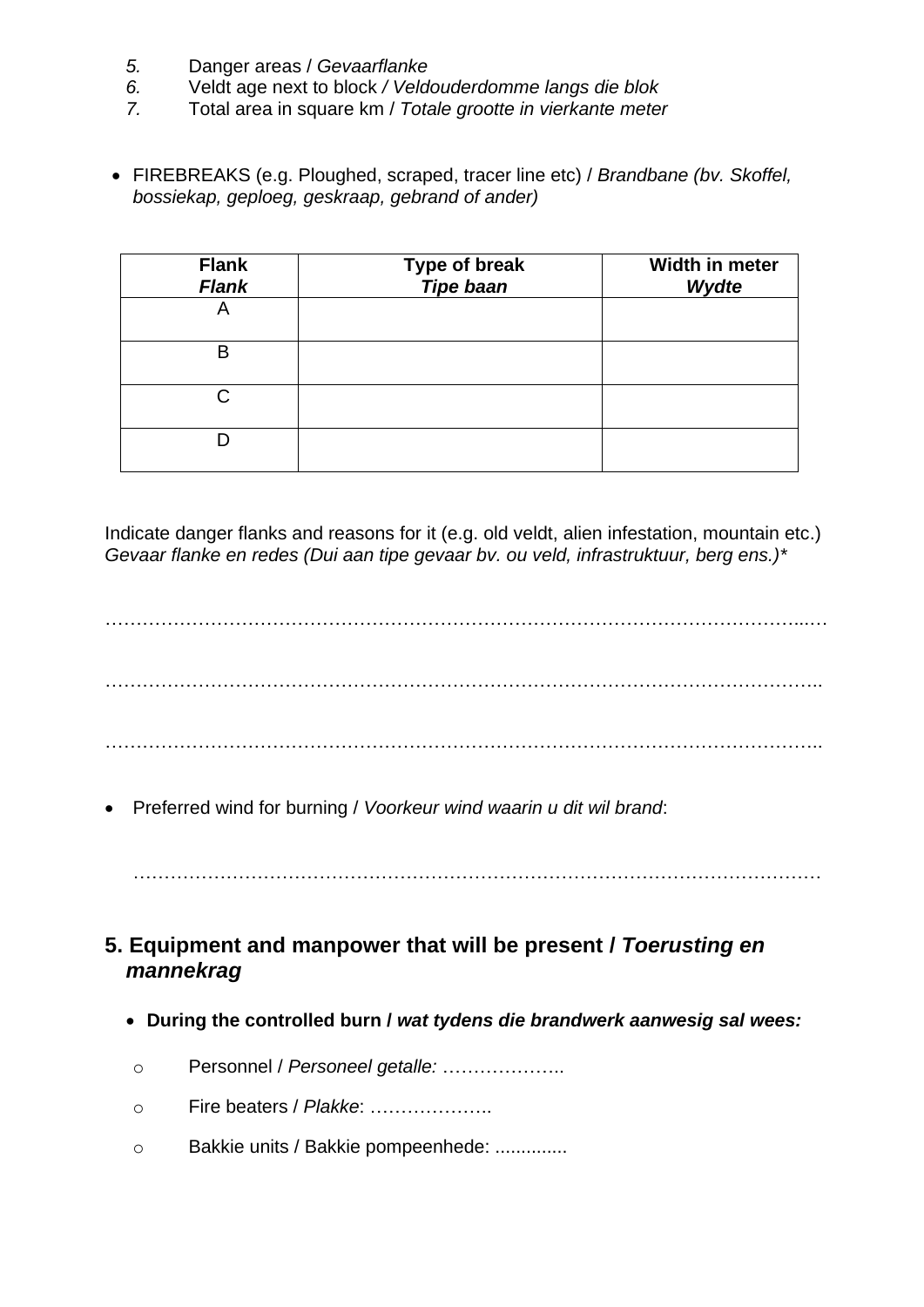Contents / *Inhoudsmaat in L:* ……..…..

o Water tankers/trailers/or carts / Waterkarre: ……….

Contents / *Inhoudsmaat in L: .*………

- **Manpower and equipment that will guard the burn after completion for a minimum time period of 24h or till cold and completely out: Toerusting en mannekrag wat vir die minimum 24-uur periode en tot die vuur uit en koud is ná die voltooiing van die brandwerk die brand sal oppas:\***
- o Personnel / *Personeel getalle*: ……………..
- o Fire beaters / *Plakke*: ……………
- o Bakkie units / *Bakkie pomp-eenhede*: …………..
- o Water tanker/trailers or carts / *Waterkarre, tenkers*: …………

Contents in *L*: ……..

#### **6. Time period in which you want to do the burn /** *Tydperk waarin u sal wil die brandwerk doen***\*: ……………………………………..**

#### **7. Neighbors / Bure**

Attach list of neighbors with confirmation that they have been informed of the intended burn. / *Heg lys van bure met bevestiging dat hulle is in kennis gestel van die voorgenome brand.*

| Name / Naam | Farm Name /<br><b>Plaasnaam</b> | Contact #/<br>Kontak# | <b>Confirmation /</b><br><b>Bevestiging</b> |
|-------------|---------------------------------|-----------------------|---------------------------------------------|
|             |                                 |                       |                                             |
|             |                                 |                       |                                             |
|             |                                 |                       |                                             |
|             |                                 |                       |                                             |
|             |                                 |                       |                                             |